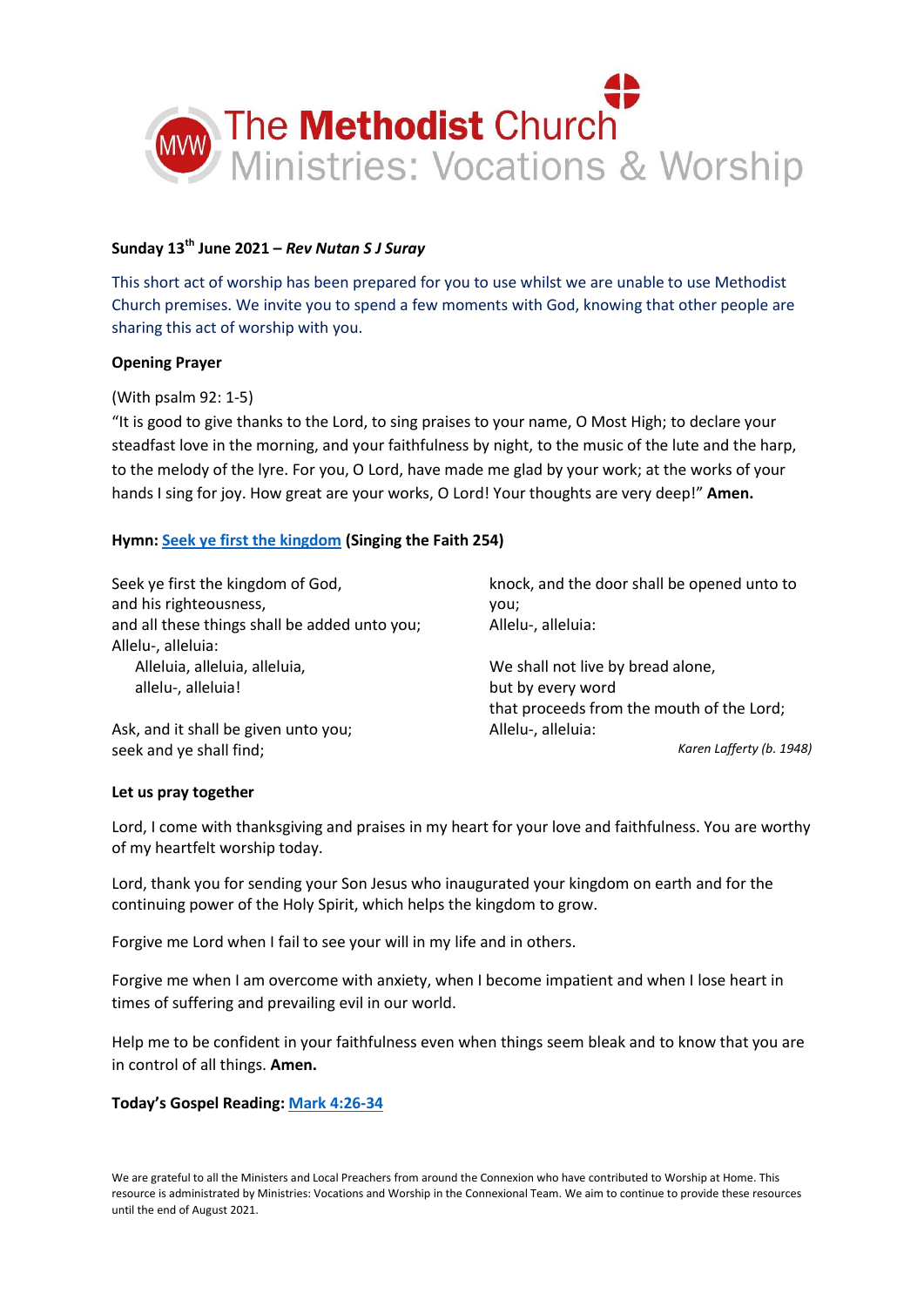### **Time to Reflect**

Jesus' parable of the mustard seed reminds me of my own journey – the time when I was called to ministry. I had asked the question – how can I, such a small, insignificant person be called to serve the church? I was not convinced that God *had* the power to use me. How wrong I was! Little did I know that God was going to use me outside of my little village, even outside of my country of birth, to serve the church! It is perhaps human nature to judge things by appearance or capability, forgetting that God *does have* power to use whatever He sees fit for a purpose!

Jesus teaches that the growth of a seed is a mystery just like the growth of the Kingdom. We know that a seed needs soil, water and an adequate amount of sunshine to grow, but the question still is who makes it grow? More importantly, a seed needs to be planted in the ground because a seed, if left alone on a windowsill will not grow. The Seed that Jesus talks about is God's word being sown in people's lives where it will take root and grow. Although for a time the seed seems inactive, Christians must not be anxious but trust in God's timing and sovereignty.

Likewise, the Kingdom of God will grow when the Gospel is shared with others as Romans 10:17 says: "So faith *comes* from hearing [what is told], and what is heard *comes* by the [preaching of the] message concerning Christ." I read online the testimony of a woman, who during this current pandemic was feeling utterly worthless – disappointed with life and did not want to live anymore. However, she decided that she would visit a church before making any final decision, and the turning point came for her during worship when she realised that God loved her deeply. She experienced total peace despite her life having been turned upside down! This woman did not know that her aunt had been praying for many years for her to come to know Jesus as her Saviour! Christians must continue to spread the gospel through prayer, word and actions, even when they do not see the results!

The other important thing to note in this text is that the Kingdom of God starts small, just like the mustard seed. No wonder Jesus' disciples and his contemporaries did not understand that he was not here to establish a 'political kingdom'! In fact, God's kingdom is so contrary to earthly kingdoms in every way that it requires only what are probably seen as the lowest of human standards, such as, humility, servanthood and willingness to serve. However, even though it starts small, it grows beyond expectation. God's word has far-reaching outcomes. In our world, there is on-going persecution for Christians in every continent but the church never seems to die, it is never dulled and it is almost un-stoppable in some places. This is because the power of God helps the Kingdom to spread and grow strong. And so the disciples of Jesus must continue to do whatever they are called to do.

The final thought for us to consider is whether the Kingdom of God is a living reality (here and now) or it is some futuristic notion (eschatological). It will be unfortunate for us to assume that only when Jesus returns as judge and King, will he start his Kingdom too. The New Testament clearly tells us that Jesus already began the work of the Kingdom when he was on this earth. And it is so small, so hidden and invisible in places that we do not have the faintest idea that God is already doing the work. Christians must not lose heart when they feel that God is inactive or absent, when they see so much suffering, evil and the power of darkness taking over this world. God is present and that He will bring justice for each evil perpetrated in His own time. This is my experience that God also brings peace and comfort to all who trust in Him.

#### Take a time to sit quietly

We are grateful to all the Ministers and Local Preachers from around the Connexion who have contributed to Worship at Home. This resource is administrated by Ministries: Vocations and Worship in the Connexional Team. We aim to continue to provide these resources until the end of August 2021.